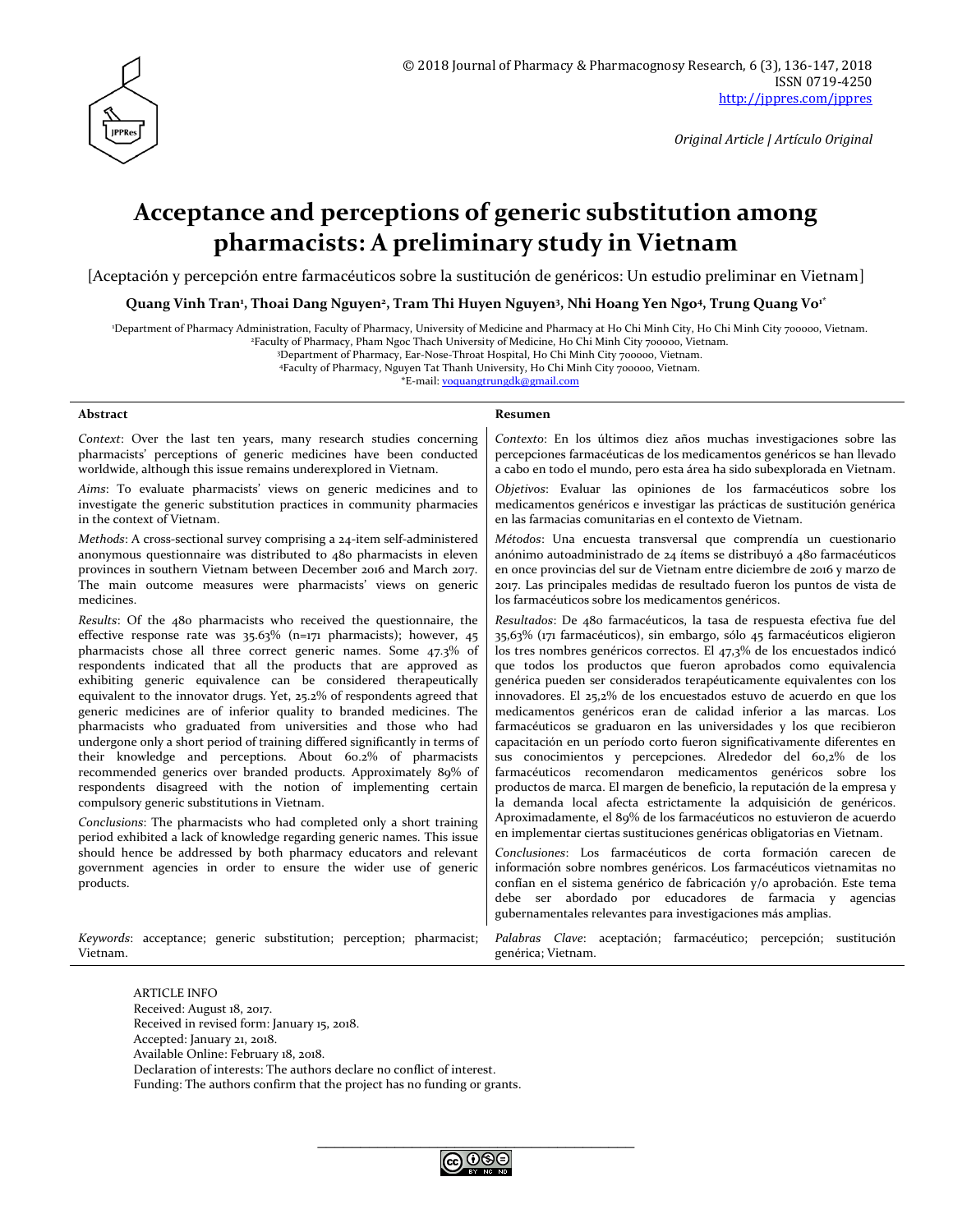### **INTRODUCTION**

A generic medicine is defined as a pharmaceutical product, intended to be interchangeable with the innovator product, which is manufactured without a license from the innovator company and marketed following the expiration of the patent or other exclusivity rights (World Health Organization, 2012). The substitution of generic drugs for their patented counterparts is based on both bioequivalence and therapeutic equivalence. The concept of bioequivalence (BE) is based on the pharmacodynamic principle that the therapeutic effect of a given medicine is directly related to the concentration of its active substances in the blood stream (Pearce et al., 2004). A generic product that has been proven to be bioequivalent is capable of delivering the active ingredient(s) to the blood stream at a similar rate and to the same extent as the innovator brand; hence, the clinical safety and efficacy profile of the generic drug will be tantamount to those of the brand name drug (Pearce et al., 2004).

Due to their lower price, the substitution of generic products for innovator products is a common practice worldwide in an effort to reduce the escalating costs of medicines. According to Cameron et al. (2012) cost-minimization analysis of 17 developing countries, including four Association of South East Asia Nations (ASEAN) members, the potential cost savings stemming from generic substitutions in 2008 were 38,183,032 international dollars (int\$) in the Philippines, int\$16,682,860 in Malaysia, int\$15,259,172 in Indonesia, and int\$3,997,118 in Thailand (Cameron et al., 2012). Their study also demonstrated that China saved the highest total medical cost (int\$369,889,300) among the 17 included countries, while Malaysia achieved the largest cost saving per capita (int\$0.64) (Cameron et al., 2012).

Nevertheless, the question of whether or not generic substitution is actually a beneficial reform measure remains controversial among healthcare specialists and patients alike. Among 138 patients in Norway who had their medications substituted, Kjoenniksen et al. (2006) found that 36% reported negative experiences following the switch. Furthermore, Håkonsen et al. (2009) showed that among 174 Norwegian hypertensive patients, 29%

were anxious when starting to use generically substituted drugs, while 8% perceived changes in terms of the medication effects. These studies illustrate the doubts of patients regarding the similarity between branded and generic products as well as their apprehension of adverse effects and therapy failure.

It is undeniable that physicians, pharmacists, and patients represent the key stakeholders in ensuring the success of generic medicines. Moreover, the pharmacist, who in most instances serves as the first point of contact for patients, can be the paramount source of information about generic drugs (Kjoenniksen et al., 2006). A study conducted in France that sought to evaluate the perceptions of health and non-health professionals with regard to prescribing drugs according to the international nonproprietary name (INN) (Biga et al., 2005) found that pharmacists' knowledge and perceptions of generics play an important role in promoting generic medicines among wider society.

Over the last decade, a number of research studies have focused on pharmacists' perceptions of generic drugs. Such studies have been conducted in a range of countries worldwide, including the United States (US) (McAuley et al., 2009), Sweden (Olsson and Kälvemark Sporrong, 2012), France (Allenet and Barry, 2003), Nigeria (Auta et al., 2014), Czech Republic (Maly et al., 2013), Portugal (Quintal and Mendes, 2012), Ireland (Dunne et al., 2014), New Zealand (Babar et al., 2011), Australia (Chong et al., 2011a), and Malaysia (Chong et al., 2011b). The majority of Czech pharmacists (Maly et al., 2013) considered generic drugs to be therapeutically equivalent (74%), whereas the proportion in Malaysia was only 50.2% (Chong et al., 2011b). In terms of the issue of substitution, while Allenet and Barry  $(2003)$ claimed that 90% of French pharmacists were in favour of implementing generic substitution. Olsson and Kälvemark Sporrong (2012) emphasized that the switch can confuse and worry patients in Sweden. Moreover, Dunne and Dunne (2015) recommended that "further research may be needed in the area of pharmacist opinions as they have a direct impact on patient acceptance of generic medicines and very little attention has been paid to this group". In addition, based on the results of a systematic search, it appears that no prior study has been conducted in Vietnam regarding the percep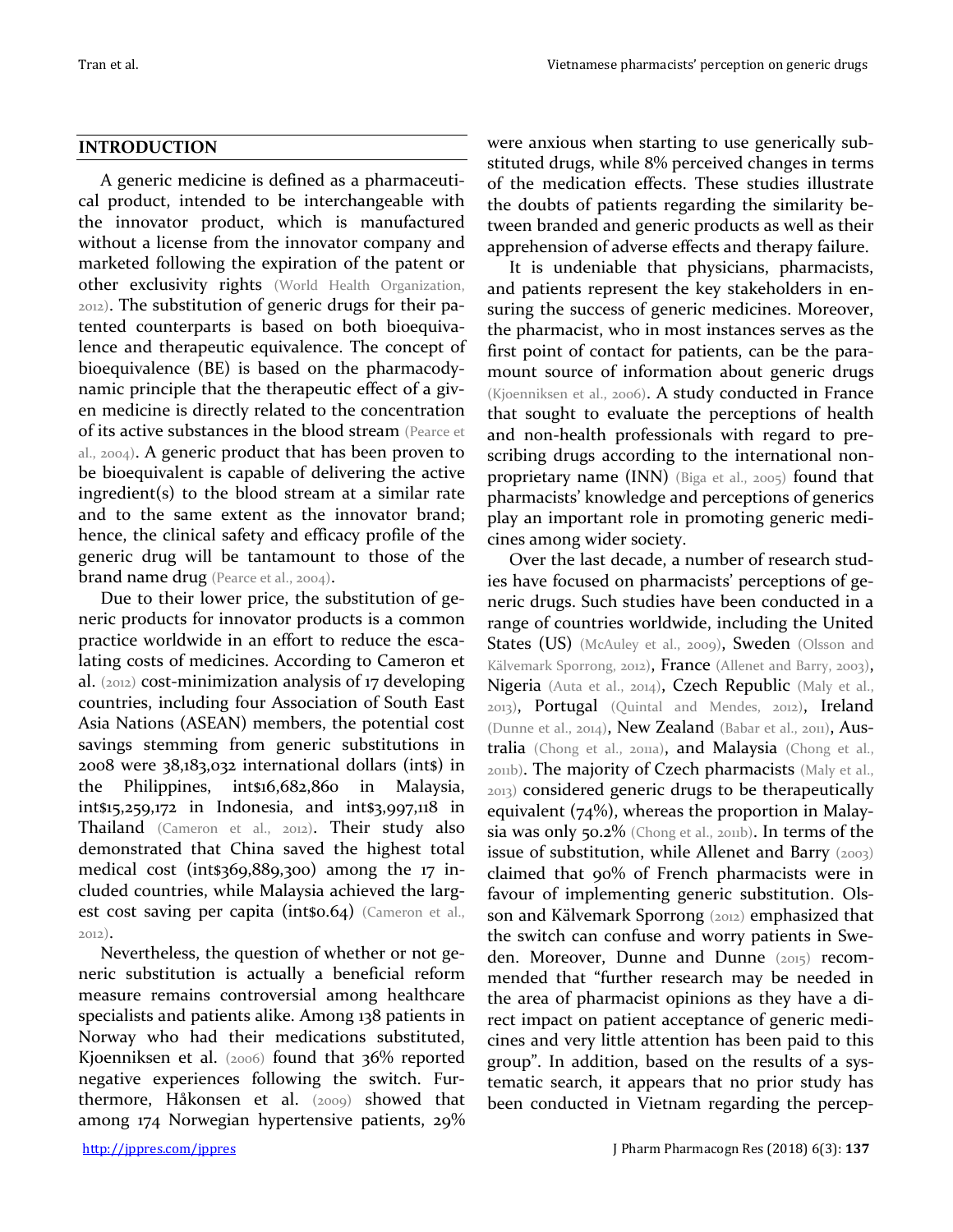tions and practice of pharmacists in relation to generic products. Therefore, understanding this underexplored issue should be of crucial importance to Vietnamese policy makers.

The objective of this study is to evaluate pharmacists' views on generic medicines in the context of Vietnam as well as to investigate the generic substitution practices in community pharmacies southern Vietnam.

## **MATERIAL AND METHODS**

## **Study design and participants**

This descriptive research study, which took the form of a cross-sectional survey, was performed in 11 provinces in southern Vietnam (including Ho Chi Minh City, An Giang, Ba Ria-Vung Tau, Binh Duong, Ca Mau, Can Tho, Dong Nai, Kien Giang, Long An, Tay Ninh, and Tra Vinh provinces) between December 2016 and March 2017. A selfadministered anonymous questionnaire (Table 1) was distributed to 480 pharmacists (80 to those in Ho Chi Minh City and 400 equally between the other ten provinces). All the registered pharmacists who were present at the time of the researchers' visit and accepted the invitation to participate in the study were sent a questionnaire. The total response rate was 39.6% (n=190). However, after eliminating 19 questionnaires that were incorrectly and/or incompletely filled out, 171 questionnaires were included in the statistical analysis, giving an effective response rate of 35.6%.

## **Data collection**

The data collection tool used in this study was a questionnaire, which was developed based on a review of the prior literature investigating generic medicine utilization among pharmacists. It was formed from a combination of two studies conducted in Malaysia (Chong et al., 2011b; Babar and Awaisu, 2016). The questionnaire was tested with regard to its face validity by two experts and a group of five pharmacists. After pilot testing with thirty hospital and community pharmacists, feedback was sought regarding any grey areas of the questionnaire that needed to be adjusted.

The final version of the questionnaire contained 24 items that were split into three sections intended

to measure the respondents' views regarding generic medicine and generic substitution practice. The first section comprised ten questions that investigated the demographic and practice characteristics of the participating pharmacists. The next section contained seven questions intended to explore the respondents' knowledge of generic drugs as well as their attitude toward generic substitution. In order to evaluate the pharmacists' knowledge, six common medicines from the Vietnamese medications market (three generic names and three branded counterparts) were randomly chosen. The respondents were requested to select exactly three generic names in order for their knowledge to be classed as "Good". The seven questions in the third section assessed the pharmacists' general views on generic medicines, including their efficacy (Q18A, Q18B, and Q18C), safety (Q18C and Q18G), quality (Q18F), and the Drug Administration of Vietnam's (DAV) regulatory standard for generic medicines (Q18A, Q18D, and Q18E). The responses were given on a five-point Likert scale (1=strongly disagree,  $2 =$ disagree,  $3 =$ neutral,  $4 =$ agree, and  $5 =$ strongly agree).

## **Ethical approval**

Ethical approval for this study was given by the Science Research Board of the University of Medicine and Pharmacy at Ho Chi Minh City, Vietnam (No. IORG0007145). Participation in the study was completely voluntary, and all collected information was anonymous and used only for research purposes.

## **Statistical analysis**

All collected data were entered into Microsoft Excel for Windows® 2016. The tabulated data were then extracted to the SPSS® version 22.0 software package (SPSS Inc., Chicago, USA) to generate descriptive statistics. Any differences in the respondents' views on generic medicines were compared using the Kruskal-Wallis test for those that consisted of more than two independent groups. This nonparametric test was chosen due to the skewed data. All the statistical analyses in this study were set at a confidence level of 95% or a p-value of less than 0.05.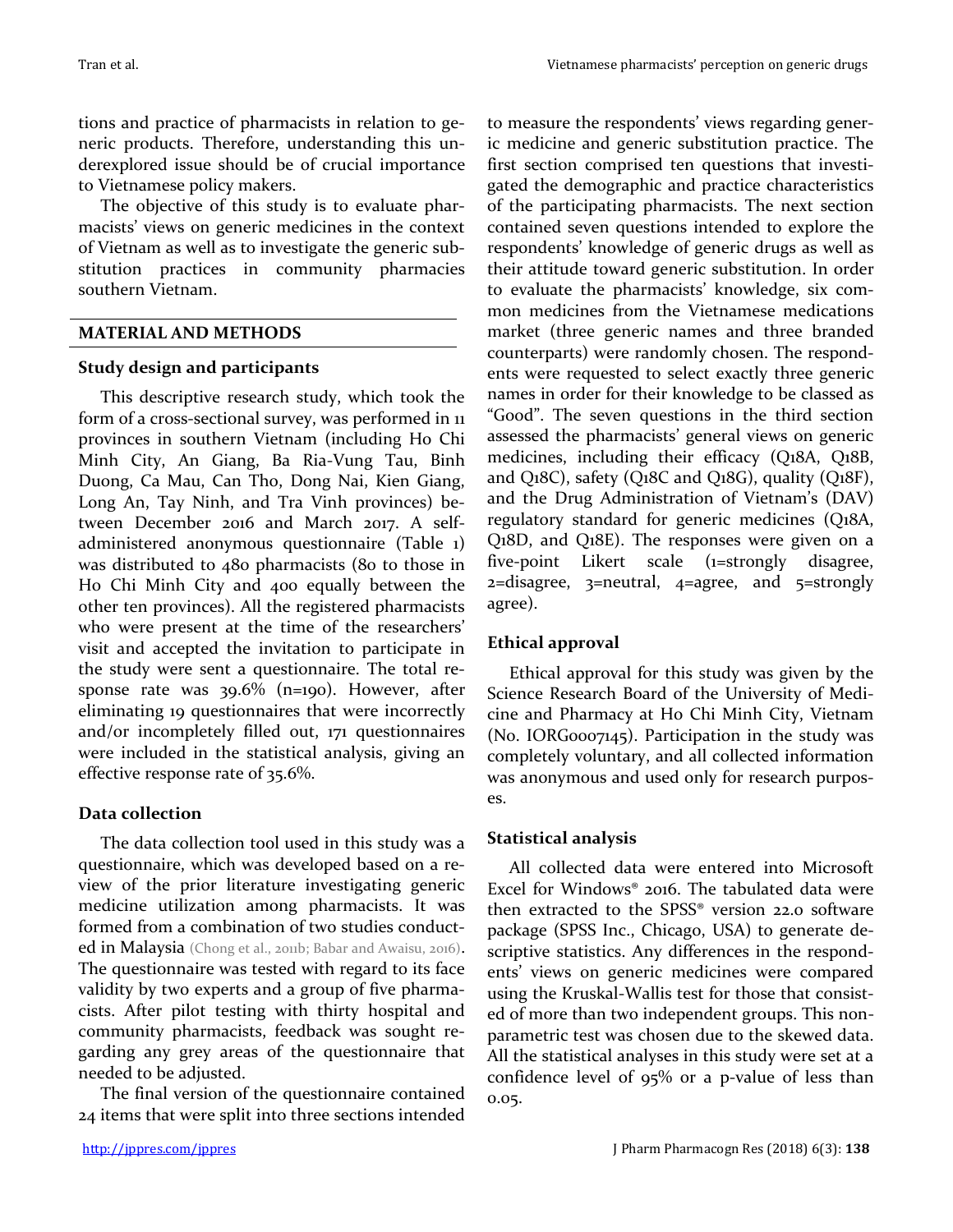**Table 1.** Questionnaire used in the study. **PART PEMOCRAPHIC CHARACTERICS** 

|                | PART 1: DEMOGRAPHIC CHARACTERISTICS |                                                               |  |  |  |  |  |
|----------------|-------------------------------------|---------------------------------------------------------------|--|--|--|--|--|
| No.            | Question                            | Please indicate your answer by filling in the box like this Ø |  |  |  |  |  |
| 01             | Year of birth                       |                                                               |  |  |  |  |  |
|                |                                     | $O1$ Male                                                     |  |  |  |  |  |
| 02             | Gender                              | $O2$ Female                                                   |  |  |  |  |  |
|                |                                     | O <sup>1</sup> Ph. D (Doctor of Philosophy)                   |  |  |  |  |  |
|                |                                     | O <sup>2</sup> Master                                         |  |  |  |  |  |
|                |                                     | O <sup>3</sup> Bachelor                                       |  |  |  |  |  |
| 03             | Highest education in pharmacy       | O <sup>4</sup> Three - year pharmacy technician               |  |  |  |  |  |
|                |                                     | O <sup>5</sup> Two - year pharmacy technician                 |  |  |  |  |  |
|                |                                     | O <sup>6</sup> One - year pharmacy technician                 |  |  |  |  |  |
|                |                                     | $Q^1 \leq 5$                                                  |  |  |  |  |  |
|                |                                     | $Q^2 > 5 - 10$                                                |  |  |  |  |  |
| 04             | Number of year(s) of practice       | $Q_3$ > 10 - 20                                               |  |  |  |  |  |
|                |                                     | $Q_4 > 20$                                                    |  |  |  |  |  |
|                |                                     | O <sup>1</sup> Hospital pharmacy                              |  |  |  |  |  |
|                | Type of pharmacy where practicing   | O <sup>2</sup> Clinic pharmacy                                |  |  |  |  |  |
|                |                                     | O <sup>3</sup> Independent pharmacy (from 1 to 4 branch(es))  |  |  |  |  |  |
| 05             |                                     | O <sup>4</sup> Chain pharmacy (at least 5 branches)           |  |  |  |  |  |
|                |                                     | O <sup>5</sup> Drugstore                                      |  |  |  |  |  |
|                |                                     | O7 Community hospital                                         |  |  |  |  |  |
| 06             | Province where pharmacy located     |                                                               |  |  |  |  |  |
|                |                                     | $O1$ Urban                                                    |  |  |  |  |  |
| 07             | Area where pharmacy located         | O <sup>2</sup> Rural                                          |  |  |  |  |  |
|                |                                     | $\Box$ <sup>1</sup> Self or part owner                        |  |  |  |  |  |
|                | <b>Employment</b> position          | $\square$ <sup>2</sup> License holder                         |  |  |  |  |  |
| o8             |                                     | $\square$ <sup>3</sup> Adviser                                |  |  |  |  |  |
|                |                                     | $\Box$ <sup>4</sup> Seller                                    |  |  |  |  |  |
|                |                                     | $Q_1 \le 250$                                                 |  |  |  |  |  |
| O <sub>9</sub> | Monthly income (USDs)               | $Q^2 > 250 - 500$                                             |  |  |  |  |  |
|                |                                     | $Q_3$ > 500 - 750                                             |  |  |  |  |  |
|                |                                     | $Q^4 > 750$                                                   |  |  |  |  |  |
| 10             | Are your daily needs ensured by the | O <sup>1</sup> Yes                                            |  |  |  |  |  |
|                | income?                             | $O2$ No                                                       |  |  |  |  |  |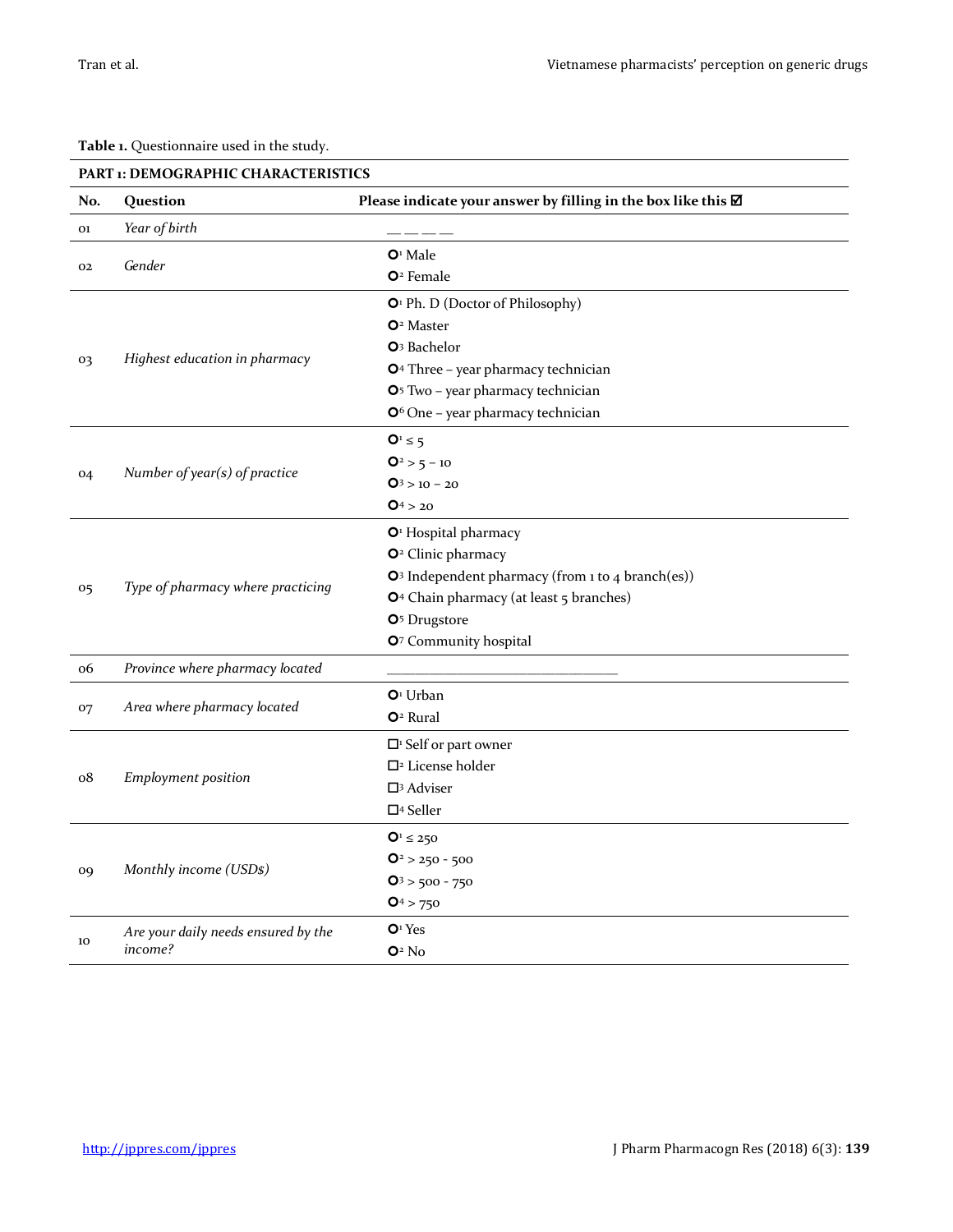**Table 1.** Questionnaire used in the study (continued…).

|                                                                         | PART 2: GENERIC - RELATED KNOWLEGDE, PERCEPTIONS AND ATTITUDES                                                     |                                                                                                                           |             |                    |                         |                |                |  |  |  |
|-------------------------------------------------------------------------|--------------------------------------------------------------------------------------------------------------------|---------------------------------------------------------------------------------------------------------------------------|-------------|--------------------|-------------------------|----------------|----------------|--|--|--|
|                                                                         |                                                                                                                    | $\Box$ <sup>1</sup> Cetirizin Stada (cetirizine HCl)                                                                      |             |                    |                         |                |                |  |  |  |
|                                                                         |                                                                                                                    | $\Box$ <sup>2</sup> Glucophage (metformin HCl)<br>$\Box$ Agi - Calci (calcium carbonate + vitamin D3)                     |             |                    |                         |                |                |  |  |  |
| 11                                                                      | Please indicate generic products in the<br>following list:                                                         | □4 Glomoti (domperidone)                                                                                                  |             |                    |                         |                |                |  |  |  |
|                                                                         |                                                                                                                    | □ <sup>5</sup> Nexium (esomeprazole)                                                                                      |             |                    |                         |                |                |  |  |  |
|                                                                         |                                                                                                                    | □ <sup>6</sup> Ventolin (salbutamol)                                                                                      |             |                    |                         |                |                |  |  |  |
|                                                                         |                                                                                                                    | $O1$ Branded                                                                                                              |             |                    |                         |                |                |  |  |  |
| 12                                                                      | In your practice, would you recommend<br>branded or generic?                                                       | O <sup>2</sup> Generic                                                                                                    |             |                    |                         |                |                |  |  |  |
| 13                                                                      | Would customer's appearance be one of your                                                                         | O <sup>1</sup> Yes                                                                                                        |             |                    |                         |                |                |  |  |  |
|                                                                         | considerations in recommending generic?                                                                            | $O2$ No                                                                                                                   |             |                    |                         |                |                |  |  |  |
|                                                                         | When you recommend generic substitution,                                                                           | $O1$ Accept                                                                                                               |             |                    |                         |                |                |  |  |  |
| 14                                                                      | how the customers respond to your<br>recommendation?                                                               | $O2$ Refuse                                                                                                               |             |                    |                         |                |                |  |  |  |
| 15                                                                      | Would you educate your customer regarding                                                                          | O <sup>1</sup> Yes                                                                                                        |             |                    |                         |                |                |  |  |  |
|                                                                         | generic medicine?                                                                                                  | $O2$ No                                                                                                                   |             |                    |                         |                |                |  |  |  |
|                                                                         |                                                                                                                    | $\Box$ <sup>1</sup> Profit margin                                                                                         |             |                    |                         |                |                |  |  |  |
|                                                                         |                                                                                                                    | $\Box$ <sup>2</sup> Product popularity and local demand                                                                   |             |                    |                         |                |                |  |  |  |
| 16                                                                      |                                                                                                                    | $\square$ <sup>3</sup> Bioequivalent studies                                                                              |             |                    |                         |                |                |  |  |  |
|                                                                         | What are the factors that affect your purchase                                                                     | $\square$ <sup>4</sup> Company's reputation                                                                               |             |                    |                         |                |                |  |  |  |
|                                                                         | of generic medicine?                                                                                               | $\square$ <sup>5</sup> Quality and safety                                                                                 |             |                    |                         |                |                |  |  |  |
|                                                                         |                                                                                                                    | $\Box$ <sup>6</sup> Terms and conditions of payment<br>$\square$ <sup>7</sup> High variety of stock                       |             |                    |                         |                |                |  |  |  |
|                                                                         |                                                                                                                    | $\square$ <sup>8</sup> Marketing strategy                                                                                 |             |                    |                         |                |                |  |  |  |
|                                                                         |                                                                                                                    |                                                                                                                           |             |                    |                         |                |                |  |  |  |
|                                                                         | O <sup>1</sup> Yes,                                                                                                |                                                                                                                           |             |                    |                         |                |                |  |  |  |
|                                                                         | What are your views                                                                                                | $\Box$ <sup>1.1</sup> Because not everyone can afford costly drugs<br>$\Box$ <sup>1.2</sup> But for quality generics only |             |                    |                         |                |                |  |  |  |
|                                                                         | about compulsory<br>generic substitution?                                                                          | $\Box$ <sup>1,3</sup> But drugs with narrow therapeutic index should not be included                                      |             |                    |                         |                |                |  |  |  |
| 17                                                                      | Do you think it can<br>$O2$ No,                                                                                    |                                                                                                                           |             |                    |                         |                |                |  |  |  |
|                                                                         | be an opinion for                                                                                                  | $\Box$ <sup>2.1</sup> Because customer has the right to choose whatever they like                                         |             |                    |                         |                |                |  |  |  |
|                                                                         | Vietnam?                                                                                                           | $\square$ <sup>2.2</sup> Because branded works better                                                                     |             |                    |                         |                |                |  |  |  |
|                                                                         |                                                                                                                    | $\square$ <sup>2.3</sup> Because not easy to implement in case of Vietnam                                                 |             |                    |                         |                |                |  |  |  |
| 18                                                                      | On the scale of 1 to 5 (with highest = 5, lowest = 1), please rank your<br>agreement with the following statements |                                                                                                                           |             | Circle your answer |                         |                |                |  |  |  |
| All products that are approved by the Drug Administration of Vietnam as |                                                                                                                    |                                                                                                                           |             |                    |                         |                |                |  |  |  |
| 18A                                                                     | generic equivalents can be considered therapeutically equivalent with the<br>brand products                        |                                                                                                                           |             | $\mathbf{2}$       | $\overline{\mathbf{3}}$ | 4              | 5              |  |  |  |
| 18B                                                                     | Therapeutic failures are a serious problem with some generic drugs                                                 |                                                                                                                           |             | $\mathbf{2}$       | $\overline{\mathbf{3}}$ | $\overline{4}$ | 5              |  |  |  |
| 18C                                                                     | I feel that substitution of drugs with narrow therapeutic index is<br>inappropriate                                |                                                                                                                           |             | $\mathbf{2}$       | $\overline{\mathbf{3}}$ | $\overline{4}$ | 5              |  |  |  |
| 18D                                                                     | A generic drug must contain the same amount of active ingredients as the<br>brand name drug                        |                                                                                                                           | $\mathbf 1$ | $\mathbf{2}$       | 3                       | 4              | 5              |  |  |  |
| 18E                                                                     | A generic drug must be in the same dosage form as the brand name drug                                              |                                                                                                                           | $\mathbf 1$ | $\mathbf{2}$       | 3                       | 4              | 5              |  |  |  |
| 18F                                                                     | Generic drugs are of inferior quality compare to branded name drugs                                                |                                                                                                                           | 1           | $\mathbf{2}$       | 3                       | 4              | 5              |  |  |  |
| 18G                                                                     | Generic drugs produce more side-effects than brand name drugs                                                      |                                                                                                                           |             | $\mathbf{2}$       | $\overline{\mathbf{3}}$ | $\overline{4}$ | 5 <sup>1</sup> |  |  |  |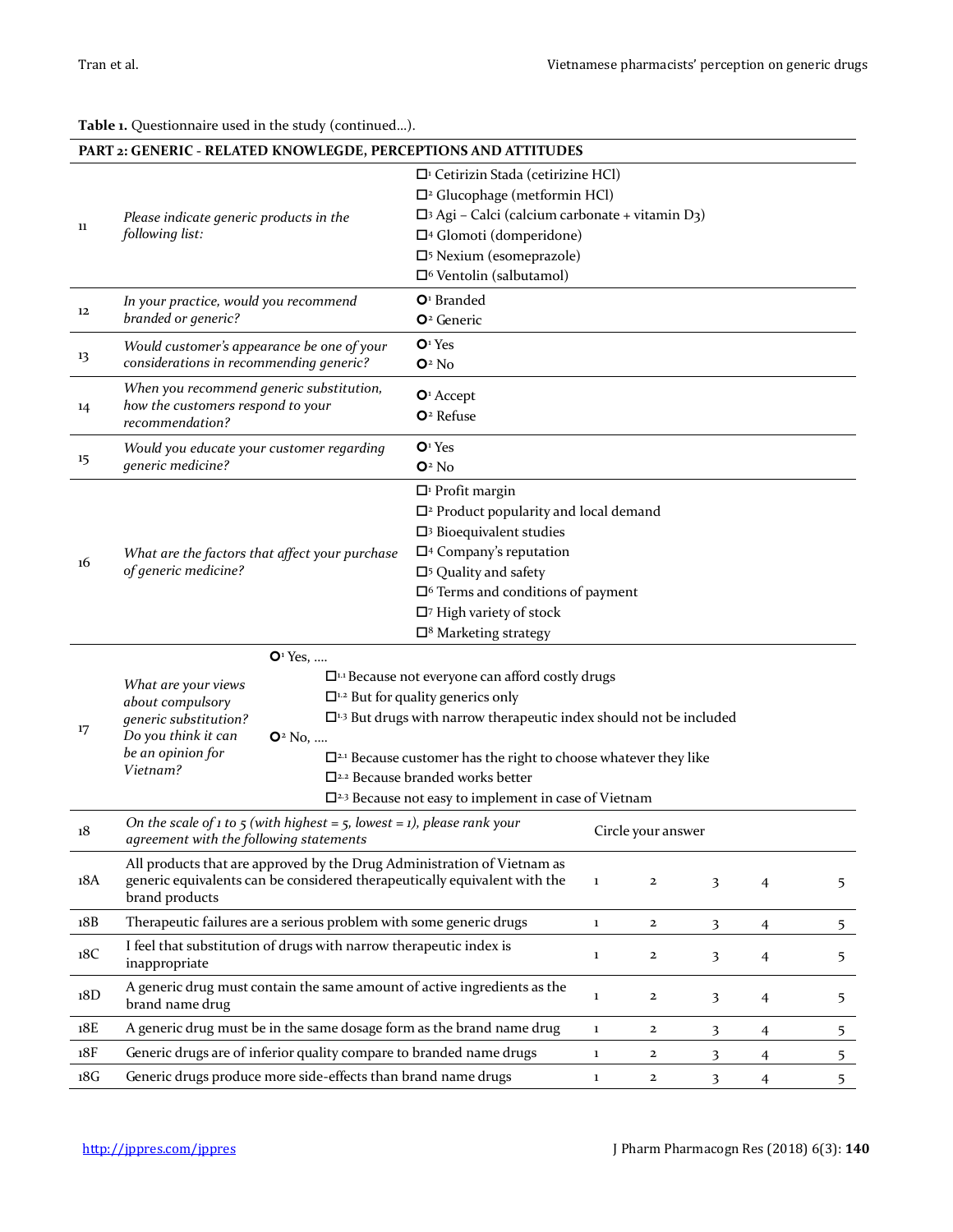#### **RESULTS**

Of the 480 questionnaires that were initially distributed, 171 met the inclusion criteria for the study (an effective response rate of 35.6%). A higher percentage of respondents were female (n=90, 52.6%) and aged between  $31-40$  years (n=58,  $33.9\%$ ). The majority of the participating pharmacists were sellers and had been practicing for under five years. There was an insignificant difference in the proportions of pharmacists who graduated from universities (Doctor of Philosophy, Master, and Bachelor) and those who trained for a short period (one-, two- , and three-year training), accounting for 47.4% and 52.6% of respondents, respectively. The pharmacists' monthly incomes were commonly under five hundred US dollar (US\$) (n=130, 76.0%), while 83.0% believed that their earnings secured the necessities of life.

The majority of respondents practiced in an independent pharmacy (n=70, 40.9%), three-quarters of them in urban areas (n=133,  $77.8\%$ ). Approximately 56.1% of the surveyed pharmacies were located in five provinces in south-east Vietnam (Ho Chi Minh City, Ba Ria-Vung Tau, Binh Duong, Dong Nai, and Tay Ninh provinces), while the others were located in the south-west region (An Giang, Ca Mau, Can Tho, Kien Giang, Long An, and Tra Vinh provinces). Table 2 presents the characteristics of the respondents.

In the generic-related knowledge assessment, only a quarter of respondents (n=45, 26.3%) gave a "Good" answer, which required three generic names to be selected. It is noteworthy that 35 out of 45 correct answers were given by pharmacists who had graduated university. The results of the knowledge appraisal are also illustrated in Table 2.

In this study, around 47.3% of respondents indicated that all products approved as generically equivalent can be considered therapeutically equivalent to the innovator brand. About half  $(51.4\%)$  of the surveyed pharmacists agreed that therapeutic failure is a serious problem associated with some generic medicines. A larger percentage (60.2%) of respondents expressed that the substitution of narrow therapeutic index medicines is inappropriate. More than half of all respondents indicated that a

generic medicine must contain the same amount of active ingredients (72.6%) and be in the same dosage form as the innovator brand (60.3%). When assessing whether generic medicines are of inferior quality to innovator brands, some 25.2% of respondents agreed with such as statement, while 38.6% expressed disagreement. Approximately a quarter of the pharmacists (27.4%) agreed that generic medicines result in more side effects than brand name medicines (Table 3). In addition, a statistical analysis was performed using the Kruskal-Wallis test on the seven five-point Likert scale questions in order to detect differences in the subgroups of the three domains (education level, age, and years of practice). Table 4 presents those particular results.

When investigating the respondents' generic substitution practice, the results proved diverse (Table 5). Approximately  $60.2\%$  (n=103) of the pharmacists recommended generics over branded products. Only 44.4% of respondents stated that a customer's physical appearance (i.e., whether they appeared wealthy or otherwise) had an influence on their substitutional decision. The majority of respondents claimed to educate their customers regarding generic medicine (80.1%), while about three-quarters of them believed that their customers accepted their recommendations. When asked about the major factors that affect their procurement of generic products, the profit margin, company's reputation, and local demand were given as the three major influencing factors. Only 39.8% of respondents indicated that the results of bioequivalence studies were important considerations with regard to procurement. The majority did not believe a high variety of stock and the marketing strategy to be indispensable factors. Most pharmacists (88.9%) also considered that compulsory generic substitution should not be introduced in Vietnam for a number of reasons.

## **DISCUSSION**

This study revealed that more than half  $(52.7%)$ of all respondents disagreed or were dubious regarding the therapeutic equivalence of generic products.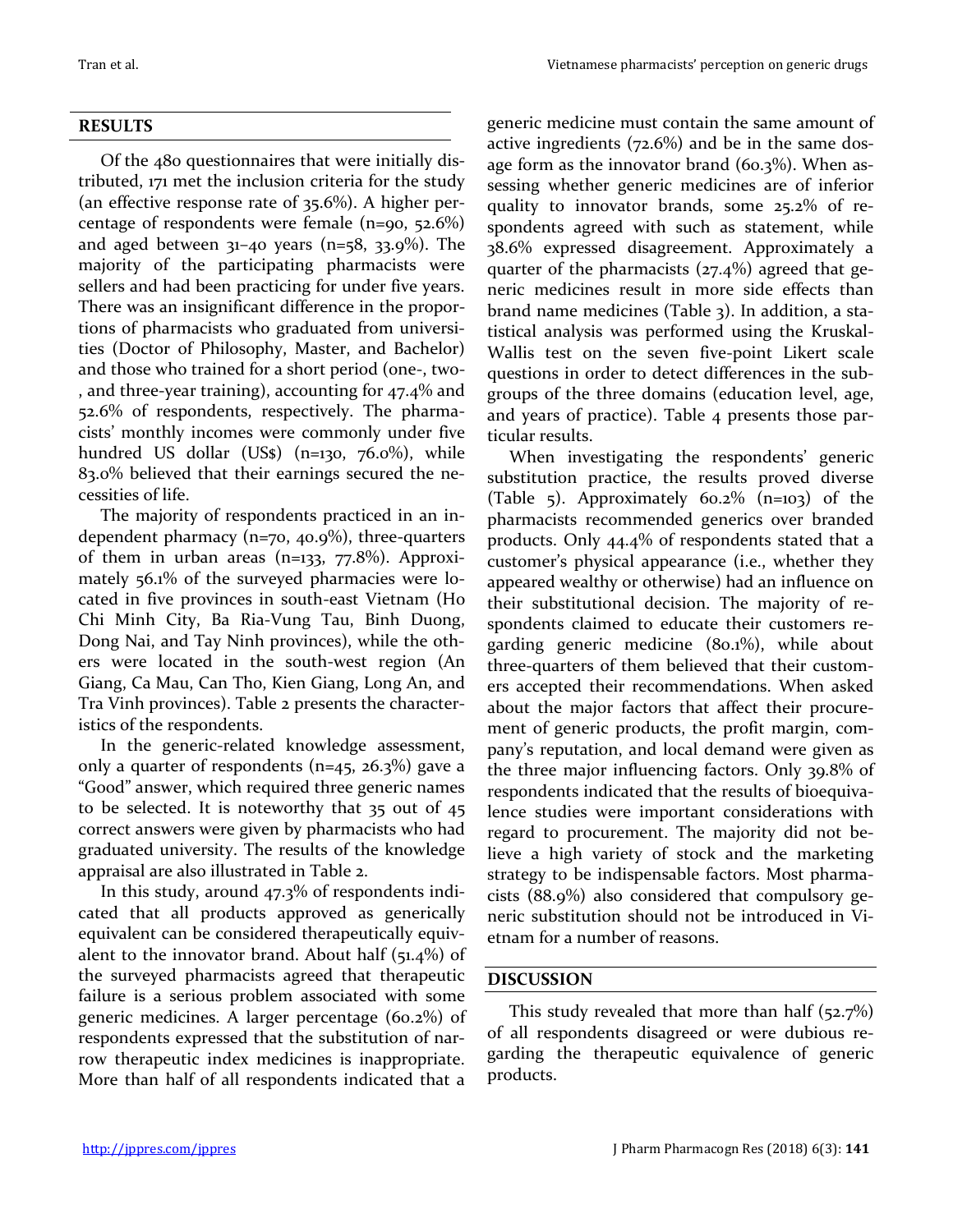| Characteristics |                                   | Frequency   |      | Characteristics                                         |                | Frequency |  |  |
|-----------------|-----------------------------------|-------------|------|---------------------------------------------------------|----------------|-----------|--|--|
|                 |                                   | $\mathbf n$ | $\%$ |                                                         | $\mathbf n$    | $\%$      |  |  |
| Gender          |                                   |             |      | <b>Education</b> level                                  |                |           |  |  |
|                 | Male                              | 81          | 47.4 | Doctor of Philosophy                                    | $\mathbf 1$    | 0.6       |  |  |
|                 | Female                            | 90          | 52.6 | Master                                                  | 6              | 3.5       |  |  |
|                 | Age group (years)                 |             |      | Bachelor                                                | 74             | 43.3      |  |  |
|                 | $\leq 25$                         | 41          | 24.0 | Three-year pharmacy technician                          | $12\,$         | 7.0       |  |  |
|                 | $26 - 30$                         | 46          | 26.9 | Two-year pharmacy technician                            | 75             | 43.9      |  |  |
|                 | $31 - 40$                         | 58          | 33.9 | One-year pharmacy technician                            | 3              | 1.8       |  |  |
|                 | $41 - 50$                         | 20          | 11.7 | Type of pharmacy where practicing                       |                |           |  |  |
|                 | > 50                              | 6           | 3.5  | Hospital pharmacy                                       | $\mathbf{21}$  | 12.3      |  |  |
|                 | Number of year(s) of practice     |             |      | Clinic pharmacy                                         | 17             | 9.9       |  |  |
|                 | $\leq$ 5                          | 67          | 39.2 | Independent pharmacy <sup>a</sup>                       | 70             | 40.9      |  |  |
|                 | $6 - 10$                          | 55          | 32.2 | Chain pharmacy <sup>b</sup>                             | 14             | 8.2       |  |  |
|                 | $11 - 20$                         | 33          | 19.3 | Drugstore <sup>c</sup>                                  | 49             | 27.9      |  |  |
|                 | > 20                              | 16          | 9.4  | Area where pharmacy located                             |                |           |  |  |
|                 | Monthly income (US\$)             |             |      | Urban                                                   | 133            | 77.8      |  |  |
|                 | < 250                             | 51          | 29.8 | Rural                                                   | 38             | 22.2      |  |  |
|                 | 250-500                           | 79          | 46.2 | Province where pharmacy located                         |                |           |  |  |
|                 | 500-750                           | 28          | 16.4 | South-East <sup>d</sup>                                 | 96             | 56.1      |  |  |
|                 | $>750$                            | 13          | 7.6  | South-West <sup>e</sup>                                 | 75             | 43.9      |  |  |
|                 | Are your daily needs provided for |             |      | Medicines                                               |                |           |  |  |
| by your income? |                                   |             |      | Cetirizin Stada (cetirizine HCl) <sup>8</sup>           | 154            | 90.1      |  |  |
|                 | Yes                               | 142         | 83.0 | Glucophage (metformin HCl)                              | 86             | 50.3      |  |  |
|                 | No                                | 29          | 17.0 | Agi-Calci (calcium carbonate + vitamin D3) <sup>8</sup> | 98             | 57.3      |  |  |
|                 | Employment positionf              |             |      | Glomoti (domperidone) <sup>8</sup>                      | 111            | 64.9      |  |  |
|                 | Owner or part owner               | 70          | 40.9 | Nexium (esomeprazole)                                   | 4 <sup>2</sup> | 24.6      |  |  |
|                 | License holder                    | 60          | 35.1 | Ventolin (salbutamol)                                   | 21             | 12.3      |  |  |
|                 | Adviser                           | 52          | 30.4 |                                                         |                |           |  |  |
|                 | Seller                            | 115         | 67.3 |                                                         |                |           |  |  |

|  |  |  |  |  | Table 2. Respondents' characteristics and generic-related knowledge assessment (n=171). |  |
|--|--|--|--|--|-----------------------------------------------------------------------------------------|--|
|--|--|--|--|--|-----------------------------------------------------------------------------------------|--|

a Independent pharmacy indicated those that have one to four branches.

<sup>b</sup>Chain indicated those that have five or more branches.

<sup>c</sup>Drugstore indicated those that are owned by a two-year pharmacy technician.

dSouth-East provinces were Ho Chi Minh City, Ba Ria-Vung Tau, Binh Duong, Dong Nai, and Tay Ninh.

<sup>e</sup>South-West provinces were An Giang, Ca Mau, Can Tho, Kien Giang, Long An, and Tra Vinh.

<sup>f</sup>One respondent may hold more than one position in the pharmacy.

<sup>g</sup>Generic medicines.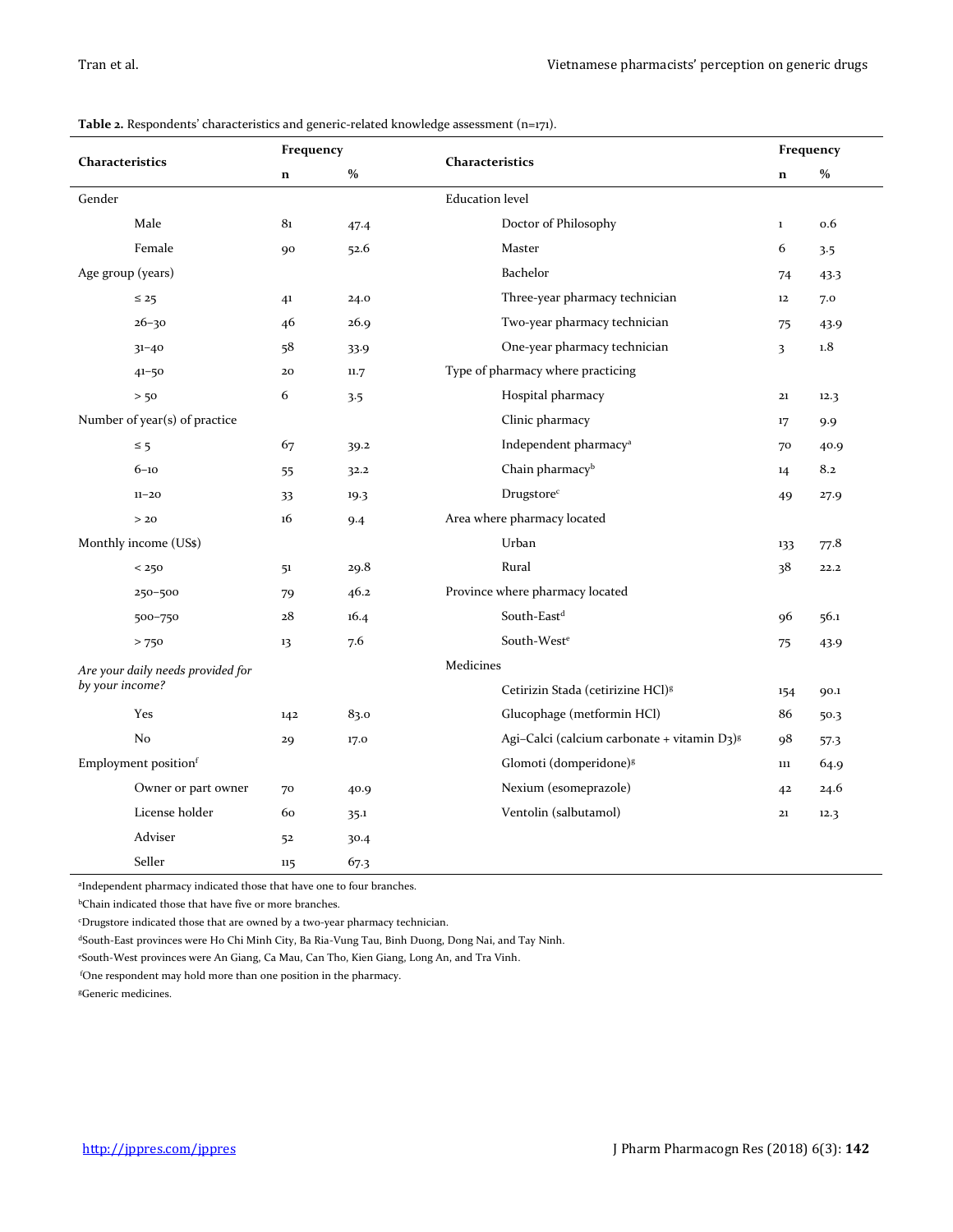**Table 3.** Pharmacists' responses to the five-point Likert scale questions (Q18A to Q18G, n=171).

|                   | <b>Statement</b>                                                                                                                                                         |    | Frequency                   |             |                 |             |                |             |               |                |                          |  |
|-------------------|--------------------------------------------------------------------------------------------------------------------------------------------------------------------------|----|-----------------------------|-------------|-----------------|-------------|----------------|-------------|---------------|----------------|--------------------------|--|
|                   |                                                                                                                                                                          |    | <b>Strongly</b><br>disagree |             | <b>Disagree</b> |             | <b>Neutral</b> |             | Agree         |                | <b>Strongly</b><br>agree |  |
|                   |                                                                                                                                                                          |    | $\%$                        | $\mathbf n$ | $\%$            | $\mathbf n$ | $\%$           | $\mathbf n$ | $\frac{0}{0}$ | $\mathbf n$    | $\%$                     |  |
| Q18A              | All products that are approved by the Drug Administra-<br>tion of Vietnam as generic equivalents can be considered<br>therapeutically equivalent with the brand products | 12 | 7.0                         | 36          | 21.1            | 42          | 24.6           | 71          | 41.5          | 10             | 5.8                      |  |
| Q <sub>1</sub> 8B | Therapeutic failures are a serious problem with some<br>generic drugs                                                                                                    | 3  | 1.8                         | 24          | 14.0            | 56          | 32.7           | 70          | 40.9          | 18             | 10.5                     |  |
| Q <sub>18C</sub>  | I feel that substitution of drugs with narrow therapeutic<br>index is inappropriate                                                                                      | 3  | 1.8                         | 8           | 4.7             | 57          | 33.3           | 72          | 42.1          | 31             | 18.1                     |  |
| Q <sub>1</sub> 8D | A generic drug must contain the same amount of active<br>ingredients as the brand name drug                                                                              | 7  | 4.1                         | 19          | 11.1            | 21          | 12.3           | 82          | 48.0          | 4 <sup>2</sup> | 24.6                     |  |
| $Q_18E$           | A generic drug must be in the same dosage form as the<br>brand name drug                                                                                                 | 9  | 5.3                         | 32          | 18.7            | 27          | 15.8           | 68          | 39.8          | 35             | 20.5                     |  |
| Q <sub>18F</sub>  | Generic drugs are of inferior quality compare to branded<br>name drugs                                                                                                   | 17 | 9.9                         | 49          | 28.7            | 62          | 36.3           | 40          | 23.4          | 3              | 1.8                      |  |
| Q <sub>1</sub> 8G | Generic drugs produce more side-effects than brand<br>name drugs                                                                                                         | 21 | 12.3                        | 53          | 31.0            | 50          | 29.2           | 43          | 25.1          | 4              | 2.3                      |  |

**Table 4.** Differences in responses to the five-point Likert questions between groups by education level, age, and experience (n=171).

|                        |                                |                                              | Q18A              | Q <sub>18B</sub> | Q <sub>18C</sub> | Q <sub>18D</sub> | Q <sub>18E</sub> | Q <sub>18F</sub> | Q <sub>1</sub> 8G |
|------------------------|--------------------------------|----------------------------------------------|-------------------|------------------|------------------|------------------|------------------|------------------|-------------------|
|                        | Mean                           | Ph.D <sup>a</sup> , Master and Bache-<br>lor | 2.77              | 3.69             | 3.78             | 4.21             | 4.00             | 3.12             | 3.10              |
| <b>Education</b> level | score                          | Short period training <sup>b</sup>           | 3.56              | 3.22             | 3.63             | 3.39             | 3.08             | 2.48             | 2.42              |
|                        | $\chi^2$ (df <sup>c</sup> = 1) |                                              | 23.289            | 11.522           | 1.909            | 35.534           | 31.077           | 21.778           | 18.652            |
|                        | P value                        |                                              | $< 0.001^{\star}$ | $0.001*$         | 0.167            | $< 0.001*$       | $< 0.001*$       | $< 0.001*$       | $< 0.001*$        |
|                        |                                | $\leq 25$                                    | 3.37              | 3.34             | 3.59             | 3.63             | 3.17             | 2.76             | 2.71              |
|                        | Mean<br>score                  | $26 - 30$                                    | 3.26              | 3.33             | 3.78             | 3.52             | 3.43             | 2.87             | 2.72              |
|                        |                                | $31 - 40$                                    | 3.05              | 3.55             | 3.66             | 3.97             | 3.76             | $_{\rm 2.81}$    | 2.78              |
| Age (years)            |                                | $41 - 50$                                    | 3.25              | 3.45             | 3.80             | 3.90             | 3.40             | 2.55             | 2.65              |
|                        |                                | > 50                                         | 2.33              | 4.00             | 4.00             | 4.50             | 4,50             | 2.83             | 3.17              |
|                        | $\chi^2$ (df = 4)              |                                              | 6.033             | 4.703            | 1.559            | 9.660            | 10.867           | 1.989            | 1.500             |
|                        | P value                        |                                              | 0.197             | 0.319            | 0.816            | $0.047*$         | $0.028*$         | 0.738            | 0.827             |
|                        |                                | $\leq$ 5                                     | 3.31              | 3.34             | 3.58             | 3.63             | 3.40             | 2.73             | 2.64              |
|                        | Mean                           | $6 - 10$                                     | 3.09              | 3.51             | 3.84             | 3.75             | 3.49             | 3.07             | 2.95              |
|                        | score                          | $11 - 20$                                    | 3.24              | 3.39             | 3.61             | 3.97             | 3.64             | 2.55             | 2.73              |
| Year(s) of practice    |                                | > 20                                         | 2.81              | 3.75             | 3.94             | 4.13             | 3.81             | 2.50             | 2.50              |
|                        | $\chi^2$ (df = 3)              |                                              | 3.018             | 3.242            | 4.126            | 3.869            | 2.316            | 8.845            | 3.159             |
|                        | P value                        |                                              | 0.389             | 0.356            | 0.248            | 0.276            | 0.509            | $0.031*$         | 0.368             |

<sup>a</sup>Doctor of Philosophy; <sup>b</sup> Including one-, two- and three-year training; <sup>c</sup>Degree of freedom; \*Significant difference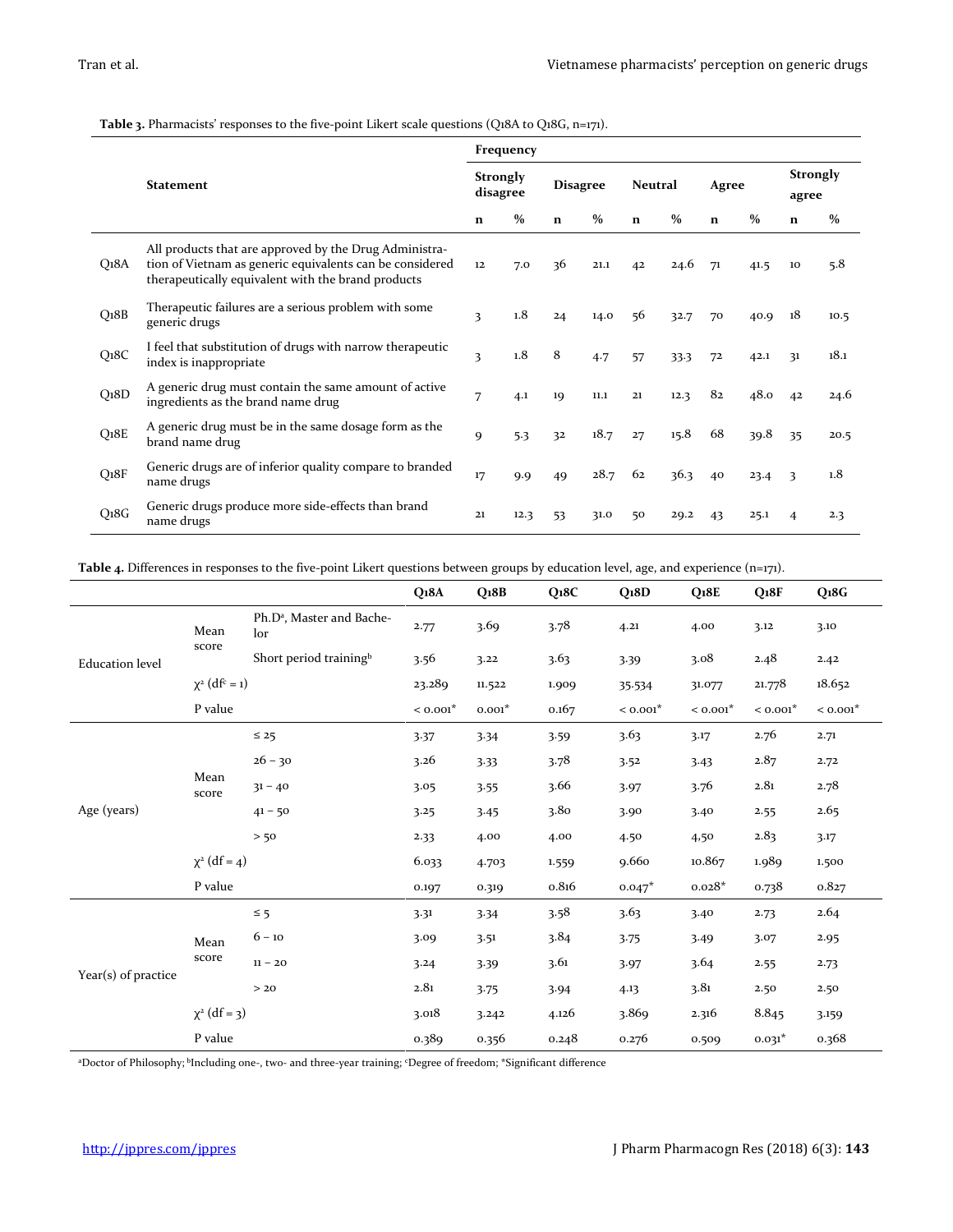| Question       |                                                                                                            |              |      |  |  |  |
|----------------|------------------------------------------------------------------------------------------------------------|--------------|------|--|--|--|
|                |                                                                                                            | $\mathbf n$  | $\%$ |  |  |  |
|                | In your practice, would you recommend branded or generic?                                                  |              |      |  |  |  |
| <b>Branded</b> |                                                                                                            | 103          | 60.2 |  |  |  |
| Generic        |                                                                                                            | 68           | 39.8 |  |  |  |
|                | Would customer's appearance be one of your considerations in recommending generic?                         |              |      |  |  |  |
| Yes            |                                                                                                            | 76           | 44.4 |  |  |  |
| No             |                                                                                                            | 95           | 55.6 |  |  |  |
|                | When you recommend generic substitution, how the customers respond to your recommendation?                 |              |      |  |  |  |
| Accept         |                                                                                                            | 128          | 74.9 |  |  |  |
| Refuse         |                                                                                                            | 43           | 25.1 |  |  |  |
|                | Would you educate your customer regarding generic medicine?                                                |              |      |  |  |  |
| Yes            |                                                                                                            | 137          | 80.1 |  |  |  |
| N <sub>o</sub> |                                                                                                            | 34           | 19.9 |  |  |  |
|                | Factors that affect generic procurement*                                                                   |              |      |  |  |  |
| Profit margin  |                                                                                                            | 120          | 70.2 |  |  |  |
|                | Product popularity and local demand                                                                        | 103          | 60.2 |  |  |  |
|                | Bioequivalent studies                                                                                      | 68           | 39.8 |  |  |  |
|                | Company's reputation                                                                                       | 115          | 67.3 |  |  |  |
|                | Quality and safety                                                                                         | 81           | 47.4 |  |  |  |
|                | Terms and conditions of payment                                                                            | 31           | 18.1 |  |  |  |
|                | High variety of stock                                                                                      | 23           | 13.5 |  |  |  |
|                | Marketing strategy                                                                                         | 23           | 13.5 |  |  |  |
|                | What are your views about compulsory generic substitution? Do you think it can be an opinion for Vietnam?* |              |      |  |  |  |
| Yes, $\dots$   |                                                                                                            | 19           | 11.1 |  |  |  |
|                | Because not everyone can afford costly drugs                                                               | 14           | 8.2  |  |  |  |
|                | But for quality generics only                                                                              | 11           | 6.4  |  |  |  |
|                | But drugs with narrow therapeutic index should not be included                                             | $\mathbf{2}$ | 1,2  |  |  |  |
| No,            |                                                                                                            | 152          | 88.9 |  |  |  |
|                | Because customer has the right to choose whatever they like                                                | 119          | 69.5 |  |  |  |
|                | Because branded works better                                                                               | 70           | 40.9 |  |  |  |
|                | Because not easy to implement in case of Vietnam                                                           | 41           | 24.0 |  |  |  |

**Table 5.** Generic practice assessment result (n=171).

\*Respondent may choose more than one answer.

This result reflects the fact that pharmacists may lack confidence in the generic manufacturing and/or approval system. Yet, this result may also suggest that pharmacists perhaps misunderstand the concept of bioequivalence. About 60% of the participating pharmacists believed in or were uncertain about the inferior quality of generic medicines when compared to innovator medicines. This negative belief may be related to their limited understanding of bioequivalence and therapeutic equivalence as observed in their responses to question Q18A. This outcome is analogous to that found in a study conducted in Nigeria (Auta et al., 2014), which claimed that 54.5% of respondents did not believe in the equivalent quality of generic and brand name products, as well as a study in the Czech Republic (Maly et al., 2013), which found that 65% of pharmacists considered original brands to be higher quality than their generic counterparts. Conversely, studies conducted in Ireland (Dunne et al., 2014) and New Zealand (Babar et al., 2011) demonstrated opposite results, with the majority of pharmacists considering generic medicines to be both therapeutically equivalent and as effective as the respective brands.

In terms of substitution, most pharmacists (60.2%) carried generic products over brands. Additionally, among the 68 cases who did not recom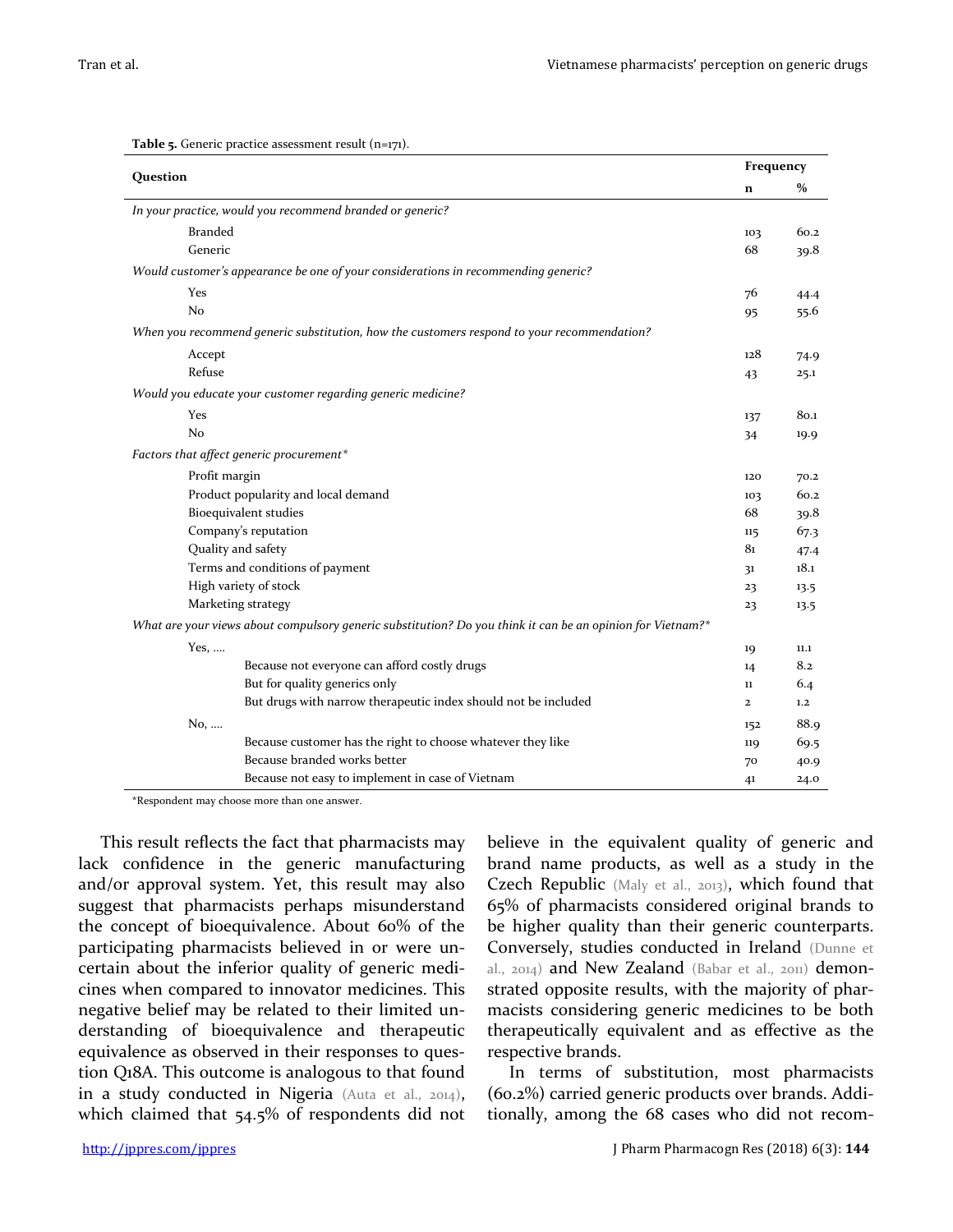mend generics, 44.1% (n=30) worked in hospital and clinic pharmacies where customers refused generic medicines apart from prescriptions. The higher prevalence of the use of generics despite uncertainty regarding their quality may relate to customers' acceptance of lower-price medicines. This result conflicts with the findings of a study conducted in Malaysia, which suggested that the majority of pharmacists recommended 40–50% of drugs be branded drugs (Babar and Awaisu, 2016). Even though substituting generic names for their branded counterparts is generally a safe, simple, and cost-saving phenomenon (Haas et al., 2005), pharmacists vary with regard to their propensity to perform therapeutic switches (Mott and Cline, 2002). In Australia, the "generic substitution" policy permits pharmacists to dispense a different brand of the drug without reverting to the prescriber even though the physician has written a prescription for a particular brand. Moreover, the "generic prescribing" policy allows pharmacists to dispense any brand of the drug whenever the non-proprietary name is written on the prescription (Birkett, 2003).

The pharmacists included in this study were educated differently. As a consequence, there were significant differences in terms of their views on generic medicines between the university graduated group and the short training period groups (Kruskal-Wallis test shows a p-value  $\lt$  0.001 for six statements, except Q18C). This reflected the fact that the two cohorts may have attended dissimilar education programs. A lack of knowledge about generic versus branded medicines as well as negative beliefs about the quality and safety of generics are issues that must be addressed. The pharmacy curricula hence need strengthening in the area of generic drugs, especially the concept of bioequivalence and the related policies. Continuous training for practicing pharmacists could also be considered in order to enhance the pharmacists' understanding of generic medicines. Taking Australia as an example, three organizations, namely the National Prescribing Service, the Pharmaceutical Society of Australia, and the Pharmacy Guild of Australia, have collaborated to supply frequent information and guidelines on generic medications to the community of pharmacists (National Prescribing Service Limited, 2007). The aim of this educational activity is to strengthen the pharmacists' knowledge and improve their confidence in informing customers about the safe and appropriate use of generics.

A statistical analysis was also performed for the five-point Likert questions between the groups of different ages and different experiences. The test showed a significant different ( $p < 0.05$ ) in the answers of the different age subgroups for questions Q18D and Q18E, which relate to the regular standard for generic medicines in Vietnam. The comparative analysis between the subgroups of practicing time found a significant different  $(p < 0.05)$  in the responses to question Q18F, which relates to the generics' quality assessment.

Certain limitations were perceived in relation to this study. The response rate was insufficient to meet the minimum required representative sample size of Vietnamese pharmacies. As the study was conducted in eleven provinces using convenience sampling, it is too regional to achieve nationwide generalizability. Apart from its limited sample, the skewed figures concerning respondents from different demographic groups prevented the use of more powerful parametric statistical tests in order to discover differences between the groups of pharmacists.

Future studies should conduct a national survey as well as focusing on generic policy implementation. A comparison between locally manufactured medicines and those supplied by international manufacturers is also recommended, since pharmacists seem to place greater trust in global pharmaceutical companies.

## **CONCLUSIONS**

The pharmacists who were trained in a short period of time (one, two, or three years) did not clearly understand generic drugs. Some 52.7% of respondents disagreed or felt uncertain about the therapeutic equivalence of generic names. This result suggests that Vietnamese pharmacists may lack confidence in the generic manufacturing and/or approval system and, further, that they might misunderstand the concept of bioequivalence. This issue should be addressed by pharmacy educators through the provision of more educational activities designed to enhance the knowledge and confidence of pharmacists regarding generic medicines. A na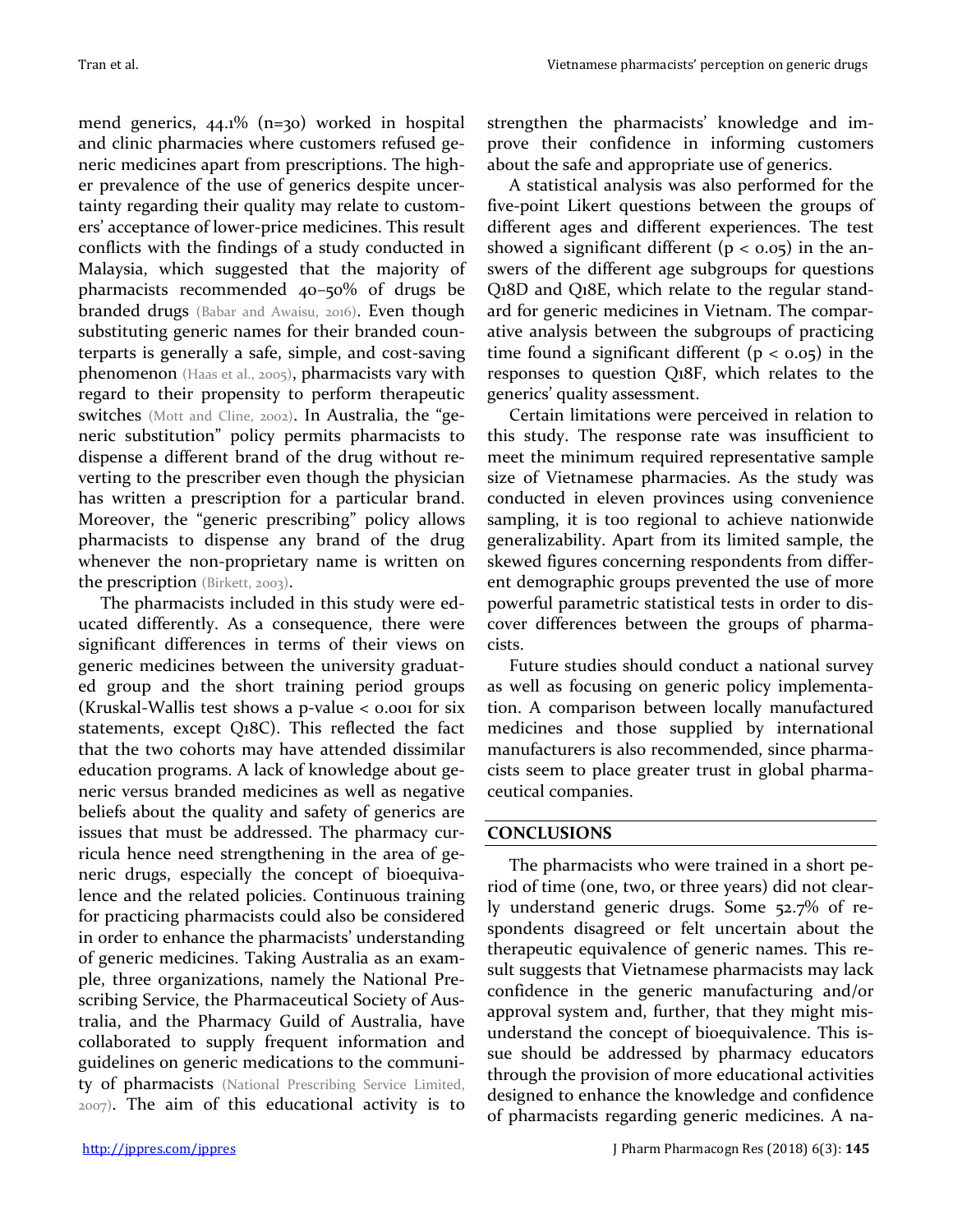tional investigation is needed to achieve the required representative sample size of Vietnamese pharmacies.

#### **CONFLICT OF INTEREST**

The authors declare no conflict of interest.

#### **ACKNOWLEDGEMENT**

The authors confirm that the project has no funding or grants. The authors wish to acknowledge the pharmacists who voluntarily participated in this study. They express their gratitude to all the staff at the Professional Healthcare Management, Education and Research Center (ProHES) as well as to Ass. Prof. Pham Dinh Luyen at the Faculty of Pharmacy, University of Pharmacy and Medicine at Ho Chi Minh City, for their support.

#### **REFERENCES**

- Allenet B, Barry H (2003) Opinion and behaviour of pharmacists towards the substitution of branded drugs by generic drugs: Survey of 1,000 French community pharmacists. Pharm World Sci 25(5): 197–202.
- Auta A, Bala ET, Shalkur D (2014) Generic medicine substitution: A cross-sectional survey of the perception of pharmacists in North-Central, Nigeria. Med Princ Pract  $23(1): 53-58.$
- Babar ZUD, Awaisu A (2016) Evaluating community pharmacists' perceptions and practices on generic medicines: A pilot study from Peninsular Malaysia. J Generic Med 5(4): 315–330.
- Babar ZUD, Grover P, Stewart J, Hogg M, Short L, Seo HG, Rew A (2011) Evaluating pharmacists' views, knowledge, and perception regarding generic medicines in New Zealand. Res Social Adm Pharm  $7(3)$ : 294-305.
- Biga J, Taboulet F, Lapeyre-Mestre M, Duguet AM, Vincent S, Montastruc JL (2005) Prescribing drugs by international non-proprietary name: The perception of health and nonhealth professionals. Therapie 60(4): 401–407.
- Birkett DJ (2003) Generics Equal or not? Aust Prescr 26: 85– 87.
- Cameron A, Mantel-Teeuwisse AK, Leufkens HGM, Laing RO (2012) Switching from originator brand medicines to generic equivalents in selected developing countries: How much could be saved? Value Health 15(5): 664–673.
- Chong CP, March G, Clark A, Gilbert A, Hassali MA, Bahari MB (2011a) A nationwide study on generic medicines substitution practices of Australian community pharmacists and patient acceptance. Health Policy 99(2): 139–148.

\_\_\_\_\_\_\_\_\_\_\_\_\_\_\_\_\_\_\_\_\_\_\_\_\_\_\_\_\_\_\_\_\_\_\_\_\_\_\_\_\_\_\_\_\_\_\_\_\_\_\_\_\_\_\_\_\_\_\_\_\_\_\_\_\_\_\_\_\_\_\_\_\_\_\_\_\_\_\_\_\_\_\_\_\_\_\_\_\_\_\_\_\_\_\_\_\_\_\_\_\_\_\_\_\_\_\_\_\_\_\_\_\_

- Chong CP, Hassali MA, Bahari MB, Shafie AA (2011b) Exploring community pharmacists' views on generic medicines: A nationwide study from Malaysia. Int J Clin Pharm 33(1): 124–131.
- Dunne SS, Dunne CP (2015) What do people really think of generic medicines? A systematic review and critical appraisal of literature on stakeholder perceptions of generic drugs. BMC Med 13: 173.
- Dunne SS, Shannon B, Cullen W, Dunne CP (2014) Perceptions and attitudes of community pharmacists towards generic medicines. J Manag Care Spec Pharm 20(11): 1138–1146.
- Haas JS, Phillips KA, Gerstenberger EP, Segar AC (2005) Potential savings from substituting generic drugs for brand-name drugs: Medical expenditure panel survey, 1997-2000. Ann Intern Med 142(11): 891–897.
- Håkonsen H, Eilertsen M, Borge H, Toverud EL (2009) Generic substitution: Additional challenge for adherence in hypertensive patients? Curr Med Res Opin 25(10): 2515– 2521.
- Kjoenniksen J, Lindbaek M, Granas AG (2006) Patients' attitudes towards and experiences of generic drug substitution in Norway. Pharm World Sci 28(5): 284–289.
- Maly J, Dosedel M, Kubena A, Vlcek J (2013) Analysis of pharmacists' opinions, attitudes and experiences with generic drugs and generic substitution in the Czech Republic. Acta Pol Pharm 70(5): 923–931.
- McAuley JW, Chen AY, Elliott JO, Shneker BF (2009) An assessment of patient and pharmacist knowledge of and attitudes toward reporting adverse drug events due to formulation switching in patients with epilepsy. Epilepsy Behav 14(1): 113–117.
- Mott DA, Cline RR (2002) Exploring generic drug use behavior: The role of prescribers and pharmacists in the opportunity for generic drug use and generic substitution. Med Care 40(8): 662–674.
- National Prescribing Service Limited (NPS) (2007) Generic medicines: Safe & appropriate use. Available from: <https://www.nps.org.au/> [Accessed January 31, 2017].
- Olsson E, Kälvemark Sporrong S (2012) Pharmacists' experiences and attitudes regarding generic drugs and generic substitution: Two sides of the coin. Int J Pharm Pract 20(6): 377–383.
- Pearce GA, McLachlan AJ, Ramzan I (2004) Bioequivalence: How, why, and what does it really mean? J Pharm Pract. Res 34(3): 195–200.
- Quintal C, Mendes P (2012) Underuse of generic medicines in Portugal: An empirical study on the perceptions and attitudes of patients and pharmacists. Health Policy 104(1): 61–68.
- World Health Organization (2012) Trade, foreign policy, diplomacy and health: Generic drugs. Available from: <http://www.who.int/trade/glossary/story034/en/> [Accessed January 20, 2017].